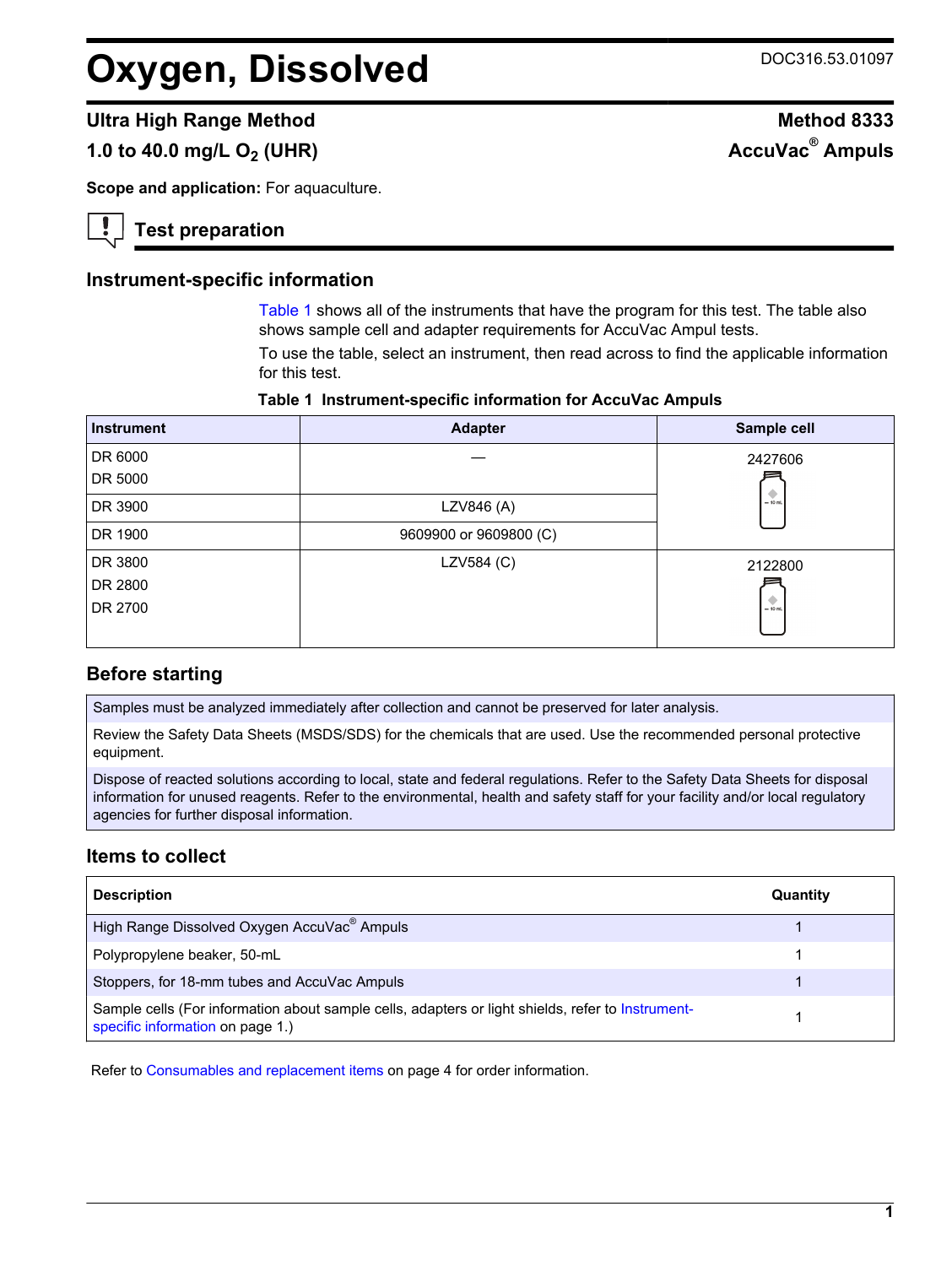## **Sample collection**

Good sample collection and handling techniques are important to get correct results. The dissolved oxygen content of the sample can change with depth, turbulence, temperature, sludge deposits, light, microbial action, mixing, travel time and other factors. A single dissolved oxygen test rarely reflects the accurate overall condition of a body of water. Several samples taken at different times, locations and depths are recommended for most reliable results.

The primary consideration with sample collection is to prevent contamination of the sample with atmospheric oxygen.

- Samples must be analyzed immediately after collection, although only a small error results if the reading on a capped ampule is taken several hours later. The absorbance will decrease by approximately 3% during the first hour and will not change significantly afterward.
- Make sure to put the cap on the ampule before the ampule is removed from the sample.

## **AccuVac® Ampul procedure**



- **1.** Start program **448 Oxygen, Dis UHR**. For information about sample cells, adapters or light shields, refer to [Instrument](#page-0-1)[specific information](#page-0-1) on page 1.
- *Note: Although the program name can be different between instruments, the program number does not change.*



**2. Prepare the blank:** Fill the sample cell with 10 mL of sample.



**3.** Fill a blue Ampul cap with sample.



**4. Prepare the sample:** Collect at least 40 mL of sample in a 50-mL beaker. Fill the AccuVac Ampul with sample. Keep the tip immersed while the AccuVac Ampul fills completely.



**5.** Hold the AccuVac Ampul with the tip down. Immediately put the cap on the tip. The cap prevents contamination from atmospheric oxygen.



**6.** Shake the AccuVac Ampul for 30 seconds. A small quantity of undissolved reagent does not have an effect on the results.



**7.** Start the instrument timer. A 2-minute reaction time starts. The oxygen that has degassed during aspiration dissolves again and reacts.



**8.** When the timer expires, shake the AccuVac Ampul for 30 seconds. Let all of the bubbles dissipate before the next step.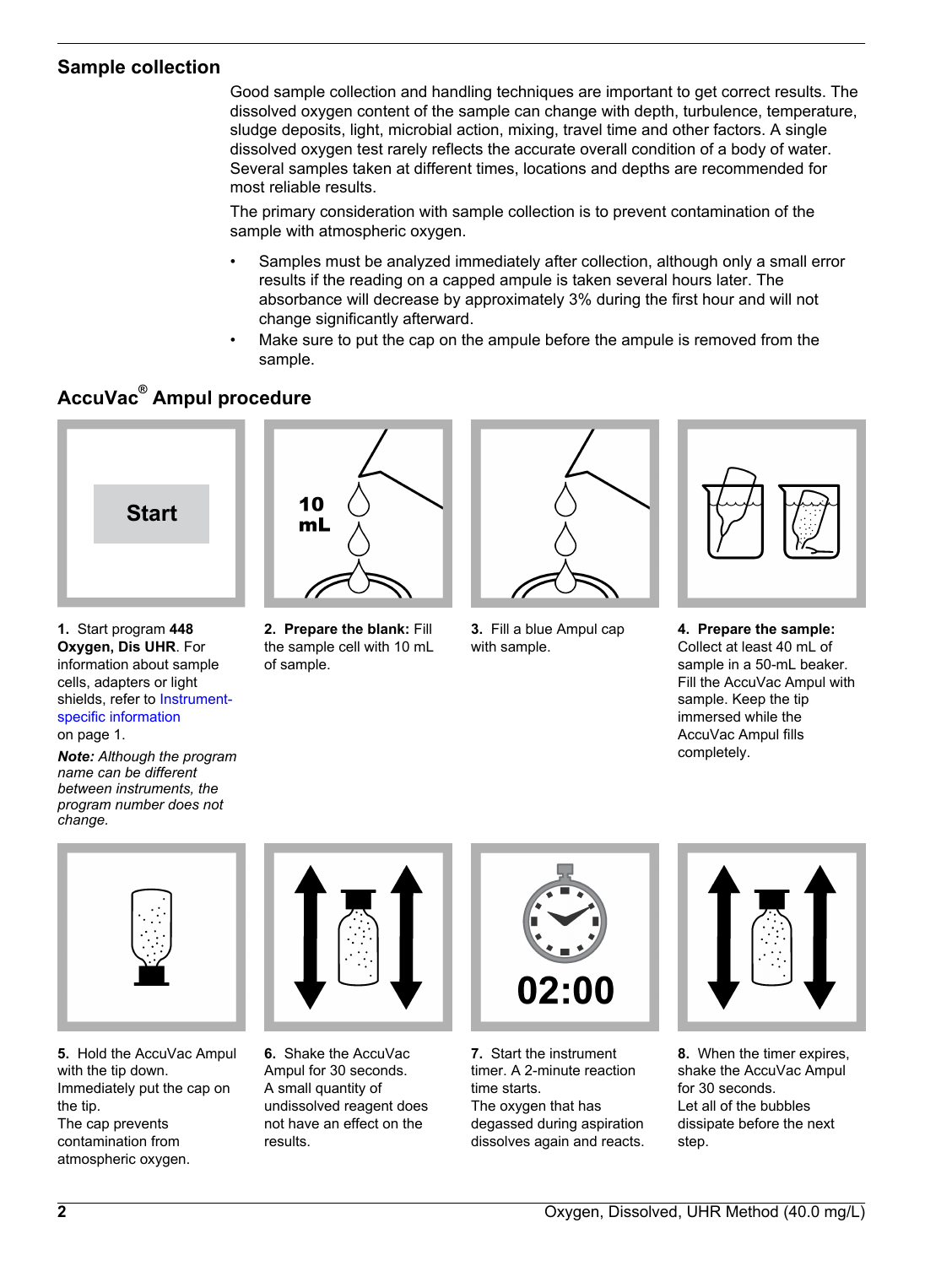

**9.** Clean the blank sample cell.



**13.** Insert the prepared sample AccuVac Ampul into the cell holder.

**14.** Push **READ**. Results show in mg/L  $O_2$ .

## **Interferences**

| Interfering substance   Interference level |                                                                                                                                                                                                                                                                                                        |
|--------------------------------------------|--------------------------------------------------------------------------------------------------------------------------------------------------------------------------------------------------------------------------------------------------------------------------------------------------------|
| $Cr^{3+}$                                  | More than 10 mg/L                                                                                                                                                                                                                                                                                      |
| $ Cu^{2+}$                                 | More than 10 mg/L                                                                                                                                                                                                                                                                                      |
| $Fe2+$                                     | More than 10 mg/L                                                                                                                                                                                                                                                                                      |
| $mg^{2+}$                                  | Magnesium in seawater causes a negative interference. If the sample contains more than 50%<br>seawater, the oxygen concentration obtained by this method will be 25% less than the true oxygen<br>concentration. If the sample contains less than 50% seawater, the interference will be less than 5%. |
| $\vert$ Mn <sup>2+</sup>                   | More than 10 mg/L                                                                                                                                                                                                                                                                                      |
| $Ni2+$                                     | More than 10 mg/L                                                                                                                                                                                                                                                                                      |
| NO <sub>2</sub>                            | More than 10 mg/L                                                                                                                                                                                                                                                                                      |

## **Accuracy check**

### **Comparison method**

To validate the test results, measure the concentration of the same sample with a dissolved oxygen meter or with a titrimetric method.

### **Method performance**

The method performance data that follows was derived from laboratory tests that were measured on a spectrophotometer during ideal test conditions. Users can get different results under different test conditions.

| Program | <b>Standard</b> | Precision (95% confidence interval) | <b>Sensitivity</b><br>Concentration change per 0.010 Abs change |
|---------|-----------------|-------------------------------------|-----------------------------------------------------------------|
| 448     | 26.4 mg/L $O2$  | 23.6–29.2 mg/L $O2$                 | 0.34 at 5 mg/L, 0.45 at 20 mg/L, 0.68 at 40 mg/L O <sub>2</sub> |



**10.** Insert the blank into the cell holder.





**11.** Push **ZERO**. The display shows  $0.0$  mg/L  $O<sub>2</sub>$ .



**12.** Clean the AccuVac Ampul.